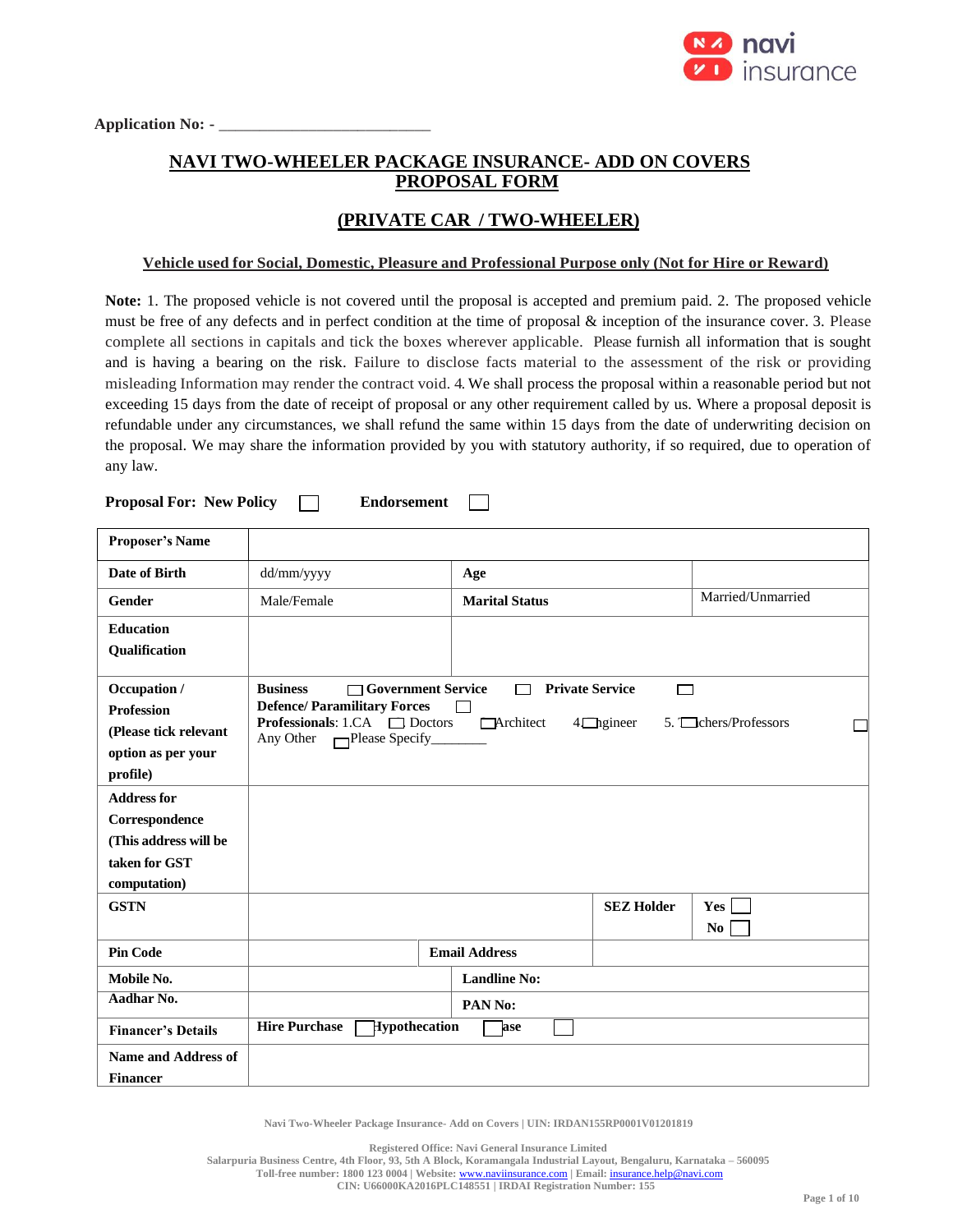

|                                                                    | Package<br><b>Type of Policy Required</b>                                              |                                                             |                                                                        |             |              |      |                          |                            |                                  |             |
|--------------------------------------------------------------------|----------------------------------------------------------------------------------------|-------------------------------------------------------------|------------------------------------------------------------------------|-------------|--------------|------|--------------------------|----------------------------|----------------------------------|-------------|
|                                                                    |                                                                                        |                                                             | Package (Fire and Theft)<br>ckage (Fire only)<br>age (Theft only)<br>P |             |              |      |                          |                            |                                  |             |
|                                                                    |                                                                                        |                                                             |                                                                        |             |              |      |                          |                            |                                  |             |
| <b>Period of Insurance</b>                                         |                                                                                        | From: --//-- Hrs. on dd/mm/yyyy                             |                                                                        |             |              |      |                          | To: Midnight of dd/mm/yyyy |                                  |             |
|                                                                    |                                                                                        |                                                             |                                                                        |             |              |      |                          |                            |                                  |             |
| <b>Details of Vehicle:</b>                                         |                                                                                        |                                                             |                                                                        |             |              |      |                          |                            |                                  |             |
|                                                                    | Hand<br>Whether the vehicle is New or Second Hand at the time of Purchase: New<br>Seco |                                                             |                                                                        |             |              |      |                          |                            |                                  |             |
| <b>Body Type:</b>                                                  |                                                                                        |                                                             |                                                                        |             |              |      |                          |                            |                                  |             |
| <b>REGN. No</b>                                                    | <b>Engine</b>                                                                          | Chassis                                                     | Year of<br>Manufa                                                      | <b>Make</b> | <b>Model</b> |      | Date of                  | <b>Cubic</b>               | <b>Seating</b>                   | Fuel        |
|                                                                    | N <sub>0</sub>                                                                         | No.                                                         | cture                                                                  |             |              |      | Registration/<br>Date of | Capacity                   | Capacity                         | <b>Type</b> |
|                                                                    |                                                                                        |                                                             |                                                                        |             |              |      | <b>Purchase</b>          |                            | <b>Including</b>                 |             |
|                                                                    |                                                                                        |                                                             |                                                                        |             |              |      |                          |                            | driver &<br><b>Side Car</b>      |             |
|                                                                    |                                                                                        |                                                             |                                                                        |             |              |      |                          |                            |                                  |             |
|                                                                    |                                                                                        |                                                             |                                                                        |             |              |      |                          |                            |                                  |             |
|                                                                    |                                                                                        | <b>Registering Authority - Name and location:</b>           |                                                                        |             |              |      |                          |                            |                                  |             |
|                                                                    | <b>Insured Declared Value</b>                                                          |                                                             |                                                                        |             |              |      |                          |                            | Amount $(\overline{\mathbf{x}})$ |             |
|                                                                    | <b>Insured Declared Value of Vehicle</b>                                               |                                                             |                                                                        |             |              |      |                          |                            |                                  |             |
|                                                                    |                                                                                        | Side Car Value (Applicable for Two-Wheeler only)            |                                                                        |             |              |      |                          |                            |                                  |             |
|                                                                    |                                                                                        | Non-Electrical Accessories (other Than manufacturer fitted) |                                                                        |             |              |      |                          |                            |                                  |             |
| Sr. No.<br>1                                                       |                                                                                        | <b>Items Description</b>                                    |                                                                        |             |              |      | <b>IDV</b>               |                            |                                  |             |
| $\overline{c}$                                                     |                                                                                        |                                                             |                                                                        |             |              |      |                          |                            |                                  |             |
| 3                                                                  |                                                                                        |                                                             |                                                                        |             |              |      |                          |                            |                                  |             |
| <b>Total</b>                                                       |                                                                                        |                                                             |                                                                        |             |              |      |                          |                            |                                  |             |
|                                                                    |                                                                                        |                                                             |                                                                        |             |              |      |                          |                            |                                  |             |
| Electrical/Electronic Accessories (Other than manufacturer fitted) |                                                                                        |                                                             |                                                                        |             |              |      |                          |                            |                                  |             |
| Sr. No.                                                            |                                                                                        | <b>Items Description</b>                                    |                                                                        | <b>Make</b> | Model        | Year |                          | $\mathbf{IDV}$             |                                  |             |
| 1.                                                                 |                                                                                        |                                                             |                                                                        |             |              |      |                          |                            |                                  |             |
| 2.                                                                 |                                                                                        |                                                             |                                                                        |             |              |      |                          |                            |                                  |             |
| <b>Total</b>                                                       | 3.                                                                                     |                                                             |                                                                        |             |              |      |                          |                            |                                  |             |
|                                                                    |                                                                                        |                                                             |                                                                        |             |              |      |                          |                            |                                  |             |
| <b>External CNG/LPG kit (Not Provided by manufacturer)</b>         |                                                                                        |                                                             |                                                                        |             |              |      |                          |                            |                                  |             |
| <b>Total IDV</b>                                                   |                                                                                        |                                                             |                                                                        |             |              |      |                          |                            |                                  |             |

**Registered Office: Navi General Insurance Limited Salarpuria Business Centre, 4th Floor, 93, 5th A Block, Koramangala Industrial Layout, Bengaluru, Karnataka – 560095 Toll-free number: 1800 123 0004 | Website:** [www.naviinsurance.com](http://www.naviinsurance.com/) **| Email:** [insurance.help@navi.com](mailto:insurance.help@navi.com) **CIN: U66000KA2016PLC148551 | IRDAI Registration Number: 155**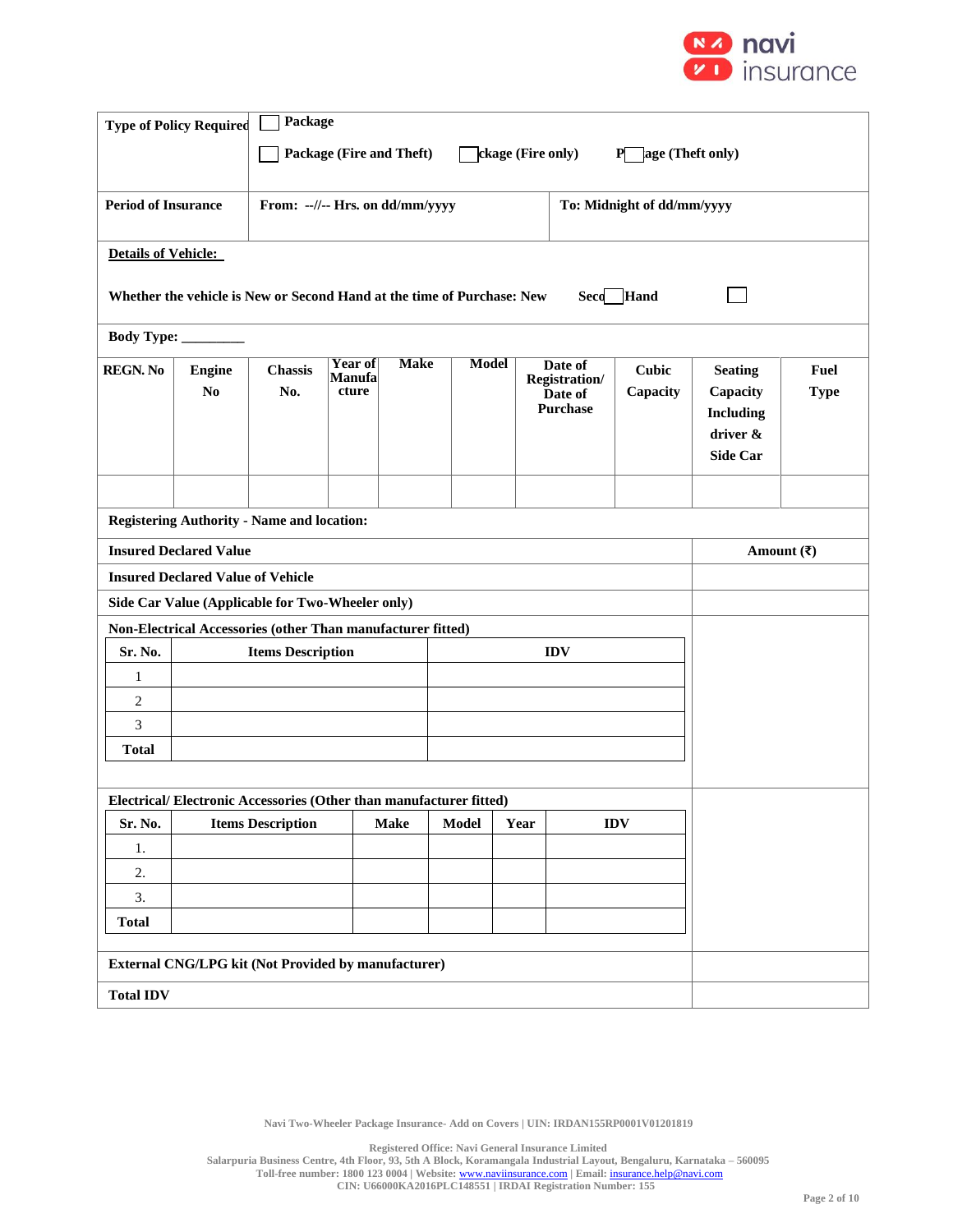

#### **Note:**

The Insured's Declared Value (IDV) of the vehicle will be deemed to be the 'SUM INSURED' for the purpose of this tariff and it will be fixed at the commencement of each policy period for each insured vehicle.

The IDV of the vehicle is to be fixed on the basis of manufacturers listed selling price of the brand and model as the vehicle proposed for insurance at the commencement of insurance /renewal, and adjusted for depreciation (as per schedule specified below). The IDV of the side car(s) and / or accessories, if any, fitted to the vehicle but not included in the manufacturer's listed selling price of the vehicle is / are also likewise to be fixed.

The schedule of age-wise depreciation as shown below is applicable for the purpose of Total Loss/ Constructive Total Loss (TL/ CTL) claims only. A vehicle will be considered to be a CTL where the aggregate cost of retrieval and / or repair of the vehicle subject to terms and conditions of the policy exceeds 75% of the IDV.

| % OF DEPRECIATION FOR<br><b>FIXING IDV</b> |
|--------------------------------------------|
| 5%                                         |
| 15%                                        |
| 20%                                        |
| 30%                                        |
| 40%                                        |
| 50%                                        |
|                                            |

**Note.** IDV of obsolete models of vehicles (i.e. Models which the manufacturers have discontinued to manufacture) and vehicles beyond 5 years of age will be determined on the basis of an understanding between the insurer and the insured.

#### **PREVIOUS INSURER DETAILS**

| <b>Previous</b><br>Policy No                                                                                                                          | Type of<br><b>Policy</b><br>Package<br>/TP | Name of<br>Insurer &<br><b>Servicing</b><br><b>Branch Code</b><br>or Address |        | <b>NCB</b> in<br><b>Policy Expiry Date</b><br>last year<br><b>Policy</b> |  | $\overline{Did}$ you<br>claim<br>Last year?<br>Yes/No. If<br>yes, please<br>provide<br>claim<br>amount. | <b>NCB</b> % Eligible<br>(provide proof or<br>declaration at the end<br>of the proposal form) |
|-------------------------------------------------------------------------------------------------------------------------------------------------------|--------------------------------------------|------------------------------------------------------------------------------|--------|--------------------------------------------------------------------------|--|---------------------------------------------------------------------------------------------------------|-----------------------------------------------------------------------------------------------|
|                                                                                                                                                       |                                            |                                                                              |        |                                                                          |  |                                                                                                         |                                                                                               |
| Claim Lodged in past 3 years                                                                                                                          |                                            |                                                                              | Year 1 | Year 2                                                                   |  | Year 3                                                                                                  |                                                                                               |
| No. of claims                                                                                                                                         |                                            |                                                                              |        |                                                                          |  |                                                                                                         |                                                                                               |
| Amount                                                                                                                                                |                                            |                                                                              |        |                                                                          |  |                                                                                                         |                                                                                               |
| Has any Insurance Company Ever Declined/Cancelled/Refused Renewal/Imposed special condition or excess - Yes/No<br>If Yes, reason and details thereof: |                                            |                                                                              |        |                                                                          |  |                                                                                                         |                                                                                               |

**Navi Two-Wheeler Package Insurance- Add on Covers | UIN: IRDAN155RP0001V01201819**

**Registered Office: Navi General Insurance Limited**

**Salarpuria Business Centre, 4th Floor, 93, 5th A Block, Koramangala Industrial Layout, Bengaluru, Karnataka – 560095**

**Toll-free number: 1800 123 0004 | Website:** [www.naviinsurance.com](http://www.naviinsurance.com/) **| Email:** [insurance.help@navi.com](mailto:insurance.help@navi.com)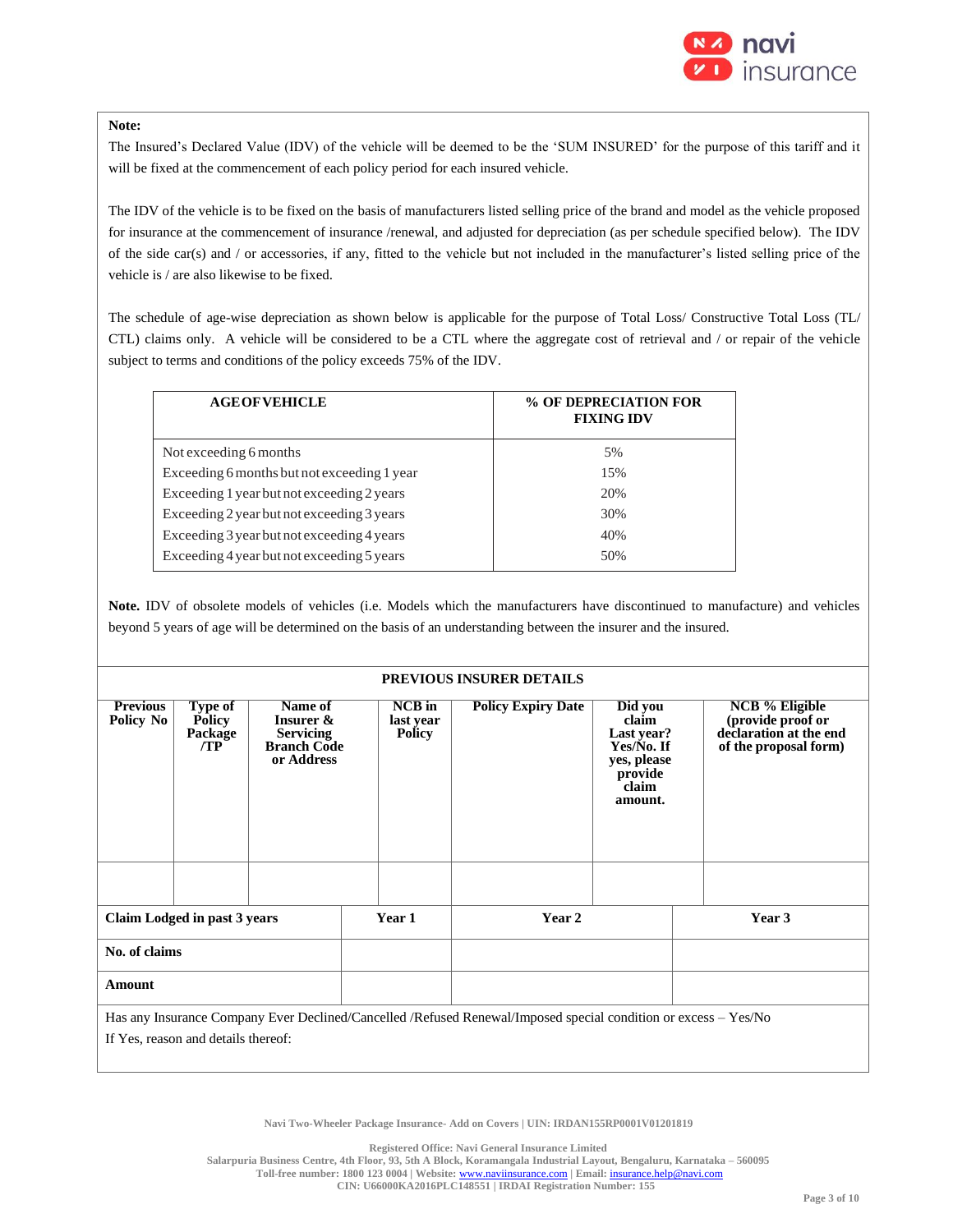

| <b>OTHER INFORMATION</b><br>(Tick on relevant option and provide details wherever applicable) |                                                                              |  |  |  |  |  |
|-----------------------------------------------------------------------------------------------|------------------------------------------------------------------------------|--|--|--|--|--|
|                                                                                               |                                                                              |  |  |  |  |  |
| Average Yearly Usage (in KM's)                                                                |                                                                              |  |  |  |  |  |
| <b>Current Odometer Rating</b>                                                                |                                                                              |  |  |  |  |  |
| City where vehicle will be driven                                                             |                                                                              |  |  |  |  |  |
| Are you an existing customer of Navi<br><b>General Insurance?</b>                             | Yes/No<br><b>Customer ID</b>                                                 |  |  |  |  |  |
| Is any other Private car/two-Wheeler<br>belonging to your family insured with us?             | Yes/No<br>(Family means Father, Mother, Self, Spouse, Children)              |  |  |  |  |  |
| Do you wish to share your Credit Score<br>with us?                                            | Yes/No                                                                       |  |  |  |  |  |
| Is your vehicle fitted with Telematics                                                        | Yes/No - If yes are you willing to share device data if required by company? |  |  |  |  |  |
| Device?                                                                                       | (Yes/No)                                                                     |  |  |  |  |  |
| Do you wish to provide photograph of your                                                     | Yes/No                                                                       |  |  |  |  |  |
| vehicle?                                                                                      |                                                                              |  |  |  |  |  |
| If yes, please provide/upload minimum                                                         |                                                                              |  |  |  |  |  |
| four photographs of all 4 sides of the vehicle                                                |                                                                              |  |  |  |  |  |
| taken on the date of proposal through our                                                     |                                                                              |  |  |  |  |  |
| mobile application.                                                                           |                                                                              |  |  |  |  |  |
|                                                                                               |                                                                              |  |  |  |  |  |
| Voluntary Excess: Do you wish to opt for                                                      | $Yes/No - If yes, please specify the amount$                                 |  |  |  |  |  |
| Voluntary Excess over and above the                                                           |                                                                              |  |  |  |  |  |
| Compulsory Deductible mentioned below:                                                        |                                                                              |  |  |  |  |  |
| Two Wheelers - Rs.100                                                                         |                                                                              |  |  |  |  |  |
| Private Car----                                                                               | For Two Wheelers: Rs 500/750/1000/1500/3000                                  |  |  |  |  |  |
| Not Exceeding 1500 CC - Rs.1000                                                               |                                                                              |  |  |  |  |  |
| Exceeding 1500 CC - Rs.2000                                                                   | For Private Cars: Rs 2500/5000/7500/15000                                    |  |  |  |  |  |
|                                                                                               |                                                                              |  |  |  |  |  |

**Registered Office: Navi General Insurance Limited Salarpuria Business Centre, 4th Floor, 93, 5th A Block, Koramangala Industrial Layout, Bengaluru, Karnataka – 560095 Toll-free number: 1800 123 0004 | Website:** [www.naviinsurance.com](http://www.naviinsurance.com/) **| Email:** [insurance.help@navi.com](mailto:insurance.help@navi.com) **CIN: U66000KA2016PLC148551 | IRDAI Registration Number: 155**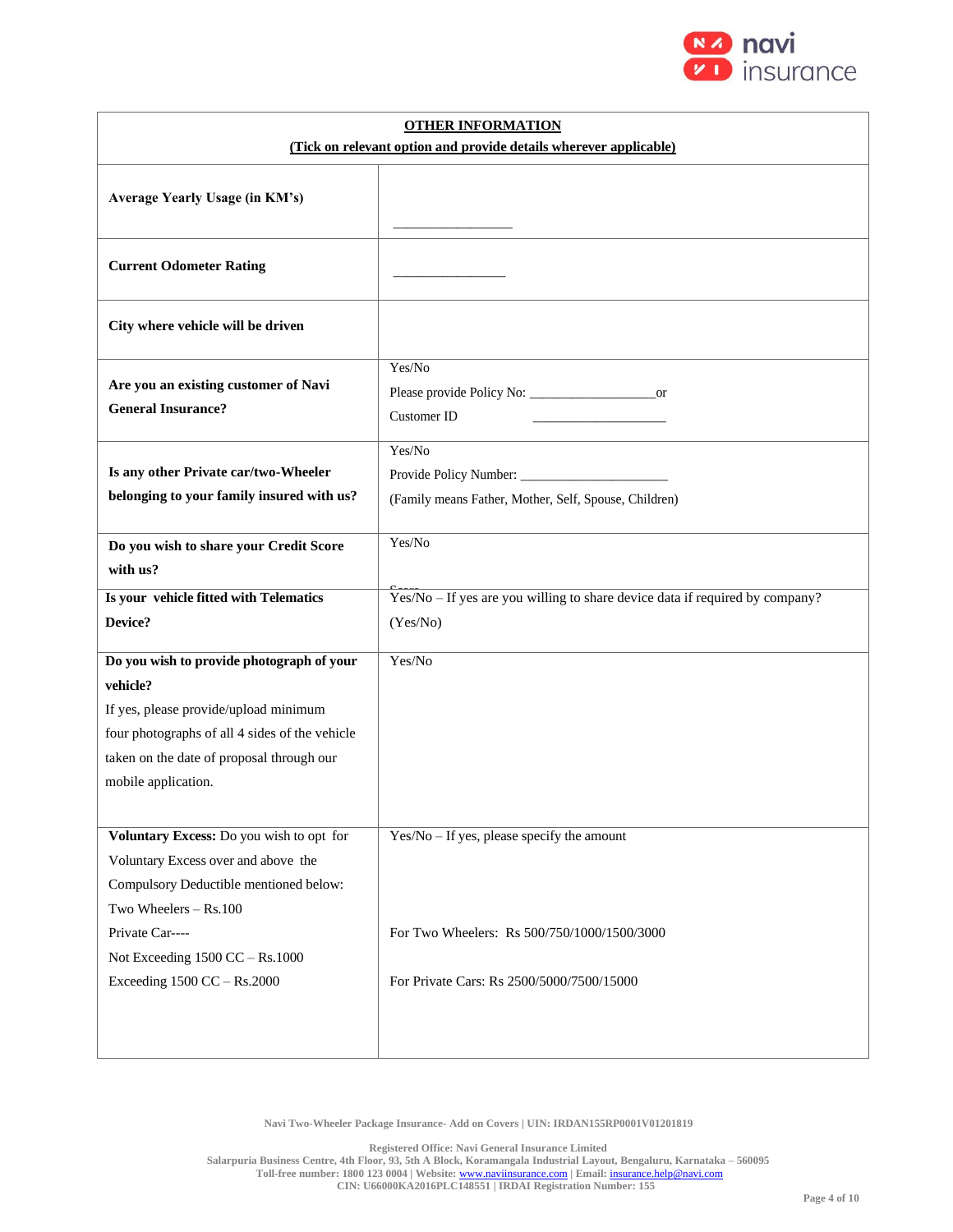

|                                                                                                                                                                                                                       | ANY OTHER RELVANT INFORMATION                                                                  |  |            |  |                              |                  |
|-----------------------------------------------------------------------------------------------------------------------------------------------------------------------------------------------------------------------|------------------------------------------------------------------------------------------------|--|------------|--|------------------------------|------------------|
| Is any of these applicable:                                                                                                                                                                                           |                                                                                                |  |            |  |                              |                  |
| Vehicle being run by non-conventional<br>1.<br>source<br>Vehicle will be used for driving tuitions<br>2.<br>Whether vehicle is certified as Vintage<br>3.<br>car by Vintage and Classic Car Club of<br>India.         | Yes/No<br>If yes, please specify details (RC copy will be needed as proof)<br>Yes/No<br>Yes/No |  |            |  |                              |                  |
| Vehicle is Specially designed for use of<br>4.<br>blind / Handicapped / Mentally<br><b>Challenged Person and duly endorsed in</b><br><b>Registration Certificate</b><br>Use of vehicle limited to own premises?<br>5. | Yes/No                                                                                         |  |            |  |                              |                  |
| Whether the vehicle is fitted with Fibre<br>6.<br><b>Glass Tank</b>                                                                                                                                                   | Yes/No                                                                                         |  |            |  |                              |                  |
| Is the vehicle fitted with Anti-Theft<br>7.<br>device approved by ARAI?                                                                                                                                               | Yes/No                                                                                         |  |            |  |                              |                  |
| <b>Imported Vehicle without Custom Duty</b><br>8.<br>Loss of accessories by Burglary, House<br>9.                                                                                                                     | Yes/No                                                                                         |  |            |  |                              |                  |
| breaking and theft (Applicable only for<br>Two-Wheeler)                                                                                                                                                               | Yes/No                                                                                         |  |            |  |                              |                  |
| 10. Are you member of Auto/mobile<br><b>Association of India?</b>                                                                                                                                                     | Yes/No                                                                                         |  |            |  |                              |                  |
|                                                                                                                                                                                                                       | Yes/No, If yes Please state:<br>Name of Association: _____<br>1.<br>2.                         |  |            |  | 2. Membership No.            |                  |
| Do you wish to restrict TPPD cover to<br><b>Statutory limit of Rs.6000/-only?</b>                                                                                                                                     | Yes / No                                                                                       |  |            |  |                              |                  |
| (Two-Wheeler Policy Limit - Rs1 lakh<br>Private Car Policy Limit - Rs7.5 lakh)                                                                                                                                        |                                                                                                |  |            |  |                              |                  |
| <b>Geographical Area extension:</b><br>(Please select countries you wish to cover)                                                                                                                                    | Bangladesh, Nepal, Bhutan, Pakistan, Maldives, Sri Lanka                                       |  |            |  |                              |                  |
| <b>Details of Driver</b><br><b>Owner Driver</b>                                                                                                                                                                       | Self/Father/Mother/Brother/                                                                    |  | Driving    |  | $_{\rm Age}$                 |                  |
| <b>Others</b>                                                                                                                                                                                                         | Sister/Son/Daughter/Others                                                                     |  | Experience |  |                              |                  |
| If Others, please specify relation to insured:                                                                                                                                                                        |                                                                                                |  |            |  |                              |                  |
| Any Physical infirmity/defective vision or                                                                                                                                                                            | (Please fill in the details)                                                                   |  |            |  |                              |                  |
| <b>Hearing?</b> If yes provide details:                                                                                                                                                                               |                                                                                                |  |            |  |                              |                  |
| Provide details of any Accident or<br><b>Impending Prosecution.</b>                                                                                                                                                   | Drivers Name<br>Date of Accident                                                               |  |            |  | Circumstances of<br>Accident | Loss/Cost<br>Rs. |
|                                                                                                                                                                                                                       |                                                                                                |  |            |  |                              |                  |

**Registered Office: Navi General Insurance Limited**

**Salarpuria Business Centre, 4th Floor, 93, 5th A Block, Koramangala Industrial Layout, Bengaluru, Karnataka – 560095**

**Toll-free number: 1800 123 0004 | Website:** [www.naviinsurance.com](http://www.naviinsurance.com/) **| Email:** [insurance.help@navi.com](mailto:insurance.help@navi.com) **CIN: U66000KA2016PLC148551 | IRDAI Registration Number: 155**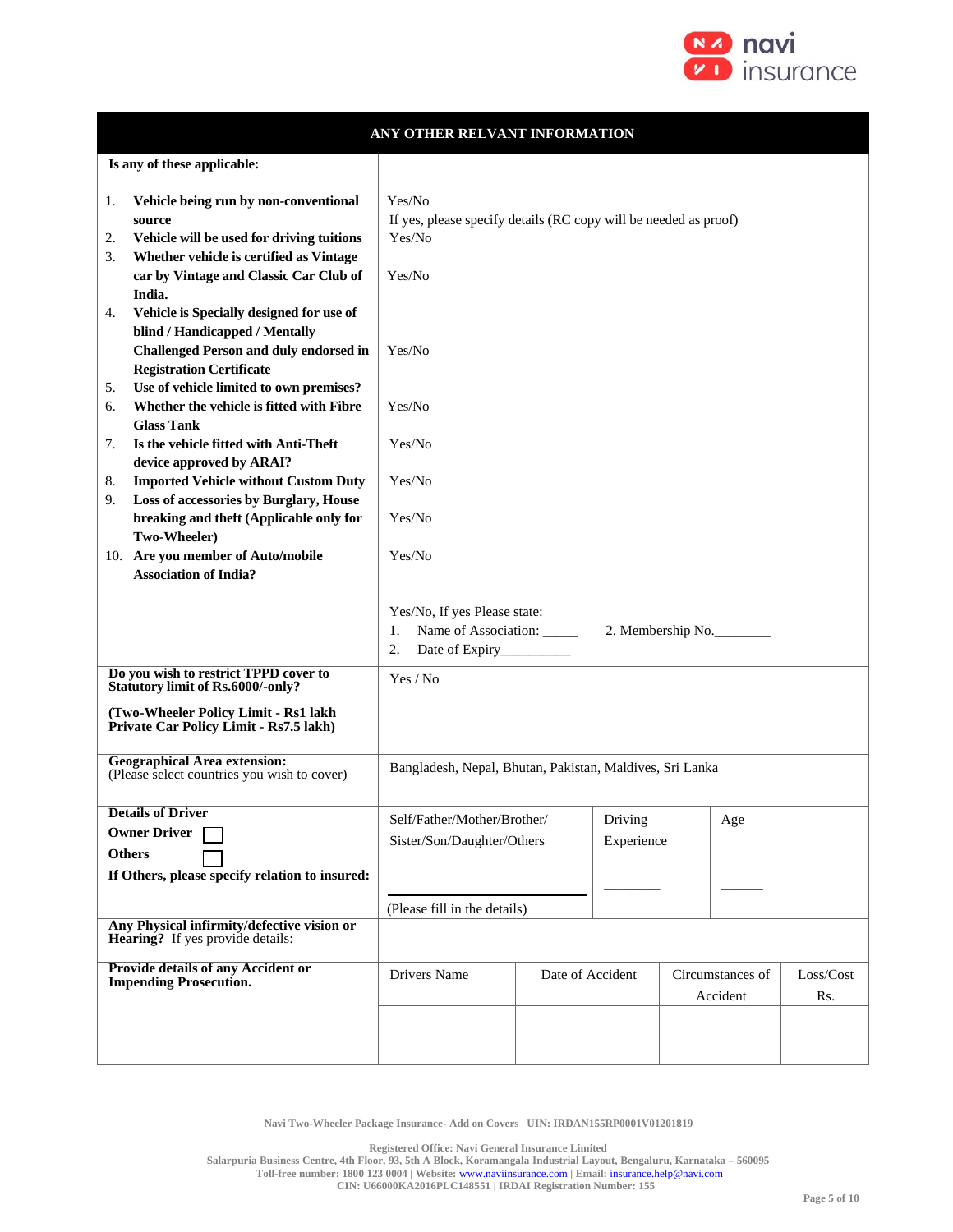

| <b>Additional Covers Required</b>                                                                              |                                                    |               |                   |              |                                 |                                            |  |
|----------------------------------------------------------------------------------------------------------------|----------------------------------------------------|---------------|-------------------|--------------|---------------------------------|--------------------------------------------|--|
| Yes/No.                                                                                                        | Do you wish to cover your legal liability towards? |               |                   |              |                                 |                                            |  |
| <b>Paid Driver</b>                                                                                             |                                                    |               | Yes /No           |              |                                 |                                            |  |
| <b>Unnamed Employees (IMT 29)</b>                                                                              |                                                    |               | No. of Employees: |              |                                 |                                            |  |
| <b>Unnamed Workmen (In addition to WC</b><br>liability)                                                        |                                                    |               | No. of Workmen:   |              |                                 |                                            |  |
| Soldier/Sailor/Airman employed as driver<br>in private capacity (Only for Private Car)                         |                                                    |               |                   |              |                                 |                                            |  |
| PA cover to Unnamed Passengers/Pillion<br>rider                                                                |                                                    | CSI:          | Yes / No          |              |                                 |                                            |  |
| Private Cars - Max 2 lakh per person                                                                           |                                                    |               | (Per Person)      |              |                                 |                                            |  |
| Two-Wheeler - Max Rs. 1 lakh per person                                                                        |                                                    |               |                   |              |                                 |                                            |  |
| (In multiples of Rs. 10,000 for Seating                                                                        |                                                    |               |                   |              |                                 |                                            |  |
| capacity as per RC including driver)                                                                           |                                                    |               |                   |              |                                 |                                            |  |
| PA cover to Paid Driver/Cleaner/Conductor                                                                      |                                                    |               | Yes / No          |              |                                 |                                            |  |
|                                                                                                                |                                                    | No of Persons |                   |              |                                 |                                            |  |
|                                                                                                                |                                                    | CSI:          |                   |              |                                 |                                            |  |
| Do you wish to include Personal Accident cover for named persons? If YES, give name and Sum Insured opted for: |                                                    |               |                   |              |                                 |                                            |  |
| <b>Name</b>                                                                                                    | <b>CSI</b> opted<br>(Rs.)                          |               | <b>Nominee</b>    | Relationship | Name of the<br><b>Appointee</b> | <b>Relationship with</b><br><b>Nominee</b> |  |
| 1)                                                                                                             |                                                    |               |                   |              |                                 |                                            |  |
| 2)                                                                                                             |                                                    |               |                   |              |                                 |                                            |  |
| 3)                                                                                                             |                                                    |               |                   |              |                                 |                                            |  |
| 4)<br>5)                                                                                                       |                                                    |               |                   |              |                                 |                                            |  |
|                                                                                                                |                                                    |               |                   |              |                                 |                                            |  |

|                                                                                                                                                                                                                                                                                                                                                                                                                                                                                                                                                  | <b>COMPULSORY PERSONAL ACCIDENT COVER FOR OWNER DRIVER</b>                                 |  |  |  |  |  |  |
|--------------------------------------------------------------------------------------------------------------------------------------------------------------------------------------------------------------------------------------------------------------------------------------------------------------------------------------------------------------------------------------------------------------------------------------------------------------------------------------------------------------------------------------------------|--------------------------------------------------------------------------------------------|--|--|--|--|--|--|
|                                                                                                                                                                                                                                                                                                                                                                                                                                                                                                                                                  | Personal Accident Cover for Owner Driver is compulsory. Please give details of nomination: |  |  |  |  |  |  |
| (a)                                                                                                                                                                                                                                                                                                                                                                                                                                                                                                                                              | Name of the Nominee & Age                                                                  |  |  |  |  |  |  |
| (b)                                                                                                                                                                                                                                                                                                                                                                                                                                                                                                                                              | Relationship                                                                               |  |  |  |  |  |  |
| $\left( \mathbf{c} \right)$                                                                                                                                                                                                                                                                                                                                                                                                                                                                                                                      | Name of the Appointee                                                                      |  |  |  |  |  |  |
|                                                                                                                                                                                                                                                                                                                                                                                                                                                                                                                                                  | (If Nominee is a Minor)                                                                    |  |  |  |  |  |  |
| (d)                                                                                                                                                                                                                                                                                                                                                                                                                                                                                                                                              | <b>Relationship to the Nominee</b>                                                         |  |  |  |  |  |  |
| Note:<br>Personal Accident cover for Owner Driver is compulsory for Sum Insured of Rs.15,00,000/-.<br>1.<br>Compulsory PA cover to owner driver cannot be granted where a vehicle is owned by a company, a<br>2.<br>partnership firm or a similar body corporate or where the owner-driver does not hold an effective driving license.<br>Do you already have a 24-hour Personal Accident cover against Death and Permanent Disability (Total and Partial) for<br>3.<br>Capital Sum Insured of at least Rs.15 lacs? Yes/No, if yes, Sum Insured: |                                                                                            |  |  |  |  |  |  |
| $\mathbf{u}$ and $\mathbf{u}$ are $\mathbf{u}$ and $\mathbf{u}$ and $\mathbf{u}$ are $\mathbf{u}$ and $\mathbf{v}$ and $\mathbf{v}$ are $\mathbf{v}$ and $\mathbf{v}$ are $\mathbf{v}$ and $\mathbf{v}$ are $\mathbf{v}$ and $\mathbf{v}$ are $\mathbf{v}$ and $\mathbf{v}$ are $\mathbf{v}$ and                                                                                                                                                                                                                                                 |                                                                                            |  |  |  |  |  |  |

### **ADD ON COVER - (Two-Wheeler & Private Car)**

**Navi Two-Wheeler Package Insurance- Add on Covers | UIN: IRDAN155RP0001V01201819**

**Registered Office: Navi General Insurance Limited**

**Salarpuria Business Centre, 4th Floor, 93, 5th A Block, Koramangala Industrial Layout, Bengaluru, Karnataka – 560095**

**Toll-free number: 1800 123 0004 | Website:** [www.naviinsurance.com](http://www.naviinsurance.com/) **| Email:** [insurance.help@navi.com](mailto:insurance.help@navi.com)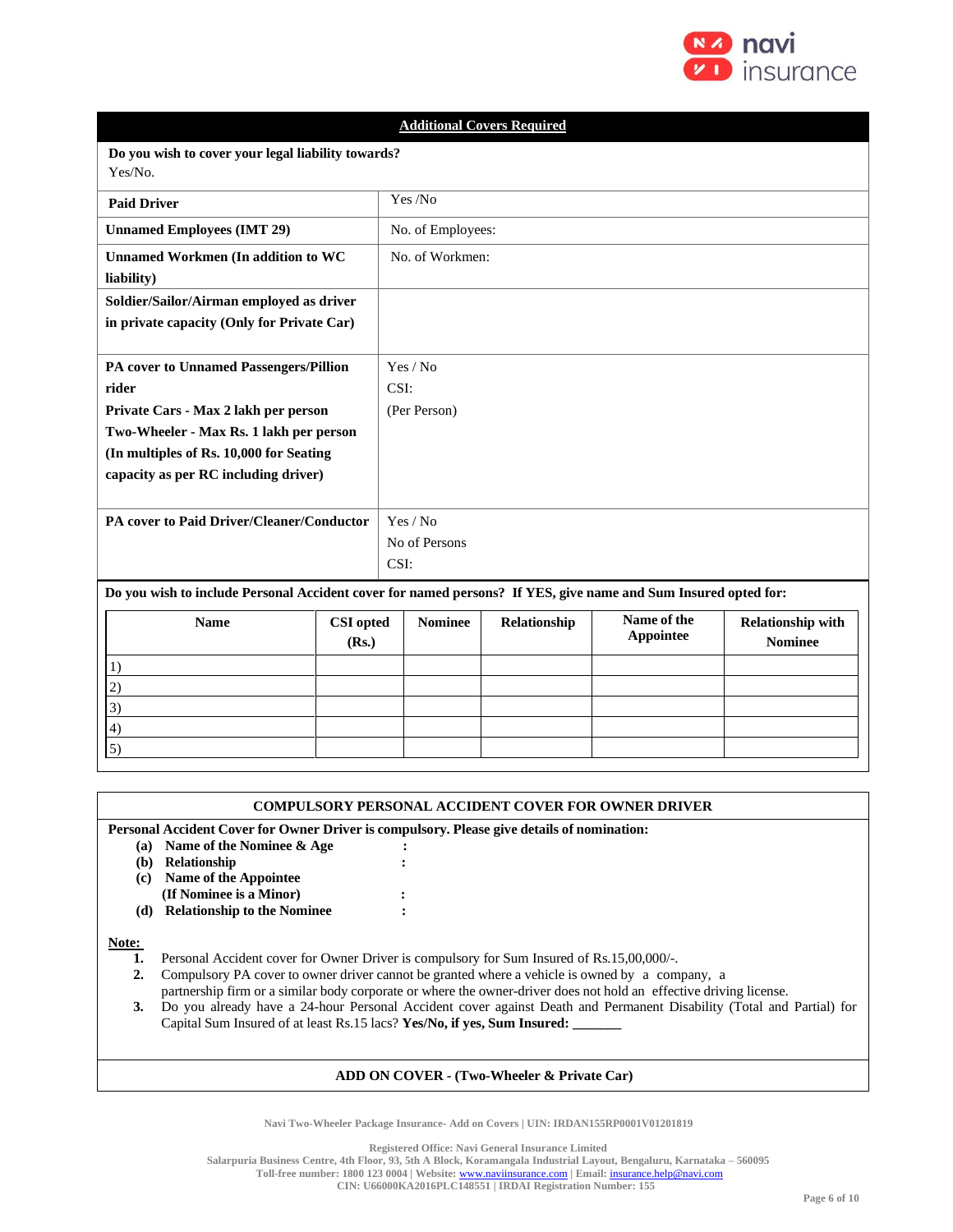

| 1                                 | Zero Dep Cover                                                                                                                 | П      | No of Claims<br><b>Without Deductible</b><br>ப<br>With Deductible<br>П<br>Deductible Amount<br>Private Car - Upto Rs 5000 in multiples of Rs 1000<br>Two-Wheeler - Upto Rs 1000 in multiples of Rs 250 |  |  |  |  |
|-----------------------------------|--------------------------------------------------------------------------------------------------------------------------------|--------|--------------------------------------------------------------------------------------------------------------------------------------------------------------------------------------------------------|--|--|--|--|
| 2                                 | New Vehicle for Old Vehicle (Two-Wheeler) New<br>Car for Old Car (Private Car)                                                 | □      |                                                                                                                                                                                                        |  |  |  |  |
| 3                                 | NCB (No claim Bonus) Secure                                                                                                    | $\Box$ |                                                                                                                                                                                                        |  |  |  |  |
| $\overline{4}$                    | <b>Engine Protector</b>                                                                                                        | ப      | <b>Without Deductible</b><br>П<br>With Deductible<br>П<br>Deductible: 10% of claim amount<br>(Deductible Option only available for Private Car)                                                        |  |  |  |  |
| 5                                 | Consumable Expenses                                                                                                            | $\Box$ |                                                                                                                                                                                                        |  |  |  |  |
| 6                                 | Roadside Assistance                                                                                                            | $\Box$ |                                                                                                                                                                                                        |  |  |  |  |
| 7                                 | Hospi Cash (Two-Wheeler)<br>Rs 500/1000/2000 per day                                                                           | $\Box$ | Daily Cash Amount                                                                                                                                                                                      |  |  |  |  |
| 8                                 | Hospi Cash (Private Car)<br>Rs 1000/2000 /3000 per day                                                                         | $\Box$ | Daily Cash Amount                                                                                                                                                                                      |  |  |  |  |
| 9                                 | Accidental Hospitalisation (Two-wheeler)<br>Rs 50,000/1,00,000/2,00,000/3,00,000/4,00,000/<br>5,00,000                         | $\Box$ | Sum Insured                                                                                                                                                                                            |  |  |  |  |
| 10                                | Accidental Hospitalisation (Private Car)<br>Rs 50,000/ 1,00,000/ 2,00,000/ 3,00,000/ 4,00,000/<br>5,00,000                     | $\Box$ | Sum Insured                                                                                                                                                                                            |  |  |  |  |
| 11                                | <b>Enhanced Owner Personal Accident</b><br>(Multiples of Rs 100,000 upto Rs 20,00,000)                                         | $\Box$ | CSI Amount                                                                                                                                                                                             |  |  |  |  |
| 12                                | Enhanced Pillion Rider Personal Accident<br>(Two-Wheeler)<br>(Multiples of Rs 100,000 upto Rs 20,00,000)                       | П      | CSI Amount                                                                                                                                                                                             |  |  |  |  |
| 13                                | <b>Enhanced Occupants Personal Accident</b><br>(Private Car)<br>(Multiples of Rs 100,000 upto Rs 20,00,000)                    | ⊔      | CSI Amount                                                                                                                                                                                             |  |  |  |  |
| 14                                | <b>EMI</b> Protector                                                                                                           | $\Box$ |                                                                                                                                                                                                        |  |  |  |  |
| 15                                | <b>Outstanding Loan Protector</b>                                                                                              | П      |                                                                                                                                                                                                        |  |  |  |  |
| ADD ON COVER - (PRIVATE CAR ONLY) |                                                                                                                                |        |                                                                                                                                                                                                        |  |  |  |  |
| 16                                | Daily Conveyance Allowance: Limits per day:<br>Compact -1000/ Mid-Size/Executive -1500/ MPV-<br>SUV -2000/ Premium Cars -3000) | $\Box$ | Limit per day                                                                                                                                                                                          |  |  |  |  |
| 17                                | Tyre Replacement:<br>Supplied with Car $\Box$ or<br>Year of Purchase                                                           | $\Box$ | 1. With Depreciation<br>□<br>2. Full Replacement Basis<br>□                                                                                                                                            |  |  |  |  |
| 18                                | Key and Lock Replacement                                                                                                       | $\Box$ | Sum Insured                                                                                                                                                                                            |  |  |  |  |

**Registered Office: Navi General Insurance Limited**

**Salarpuria Business Centre, 4th Floor, 93, 5th A Block, Koramangala Industrial Layout, Bengaluru, Karnataka – 560095**

**Toll-free number: 1800 123 0004 | Website:** [www.naviinsurance.com](http://www.naviinsurance.com/) **| Email:** [insurance.help@navi.com](mailto:insurance.help@navi.com)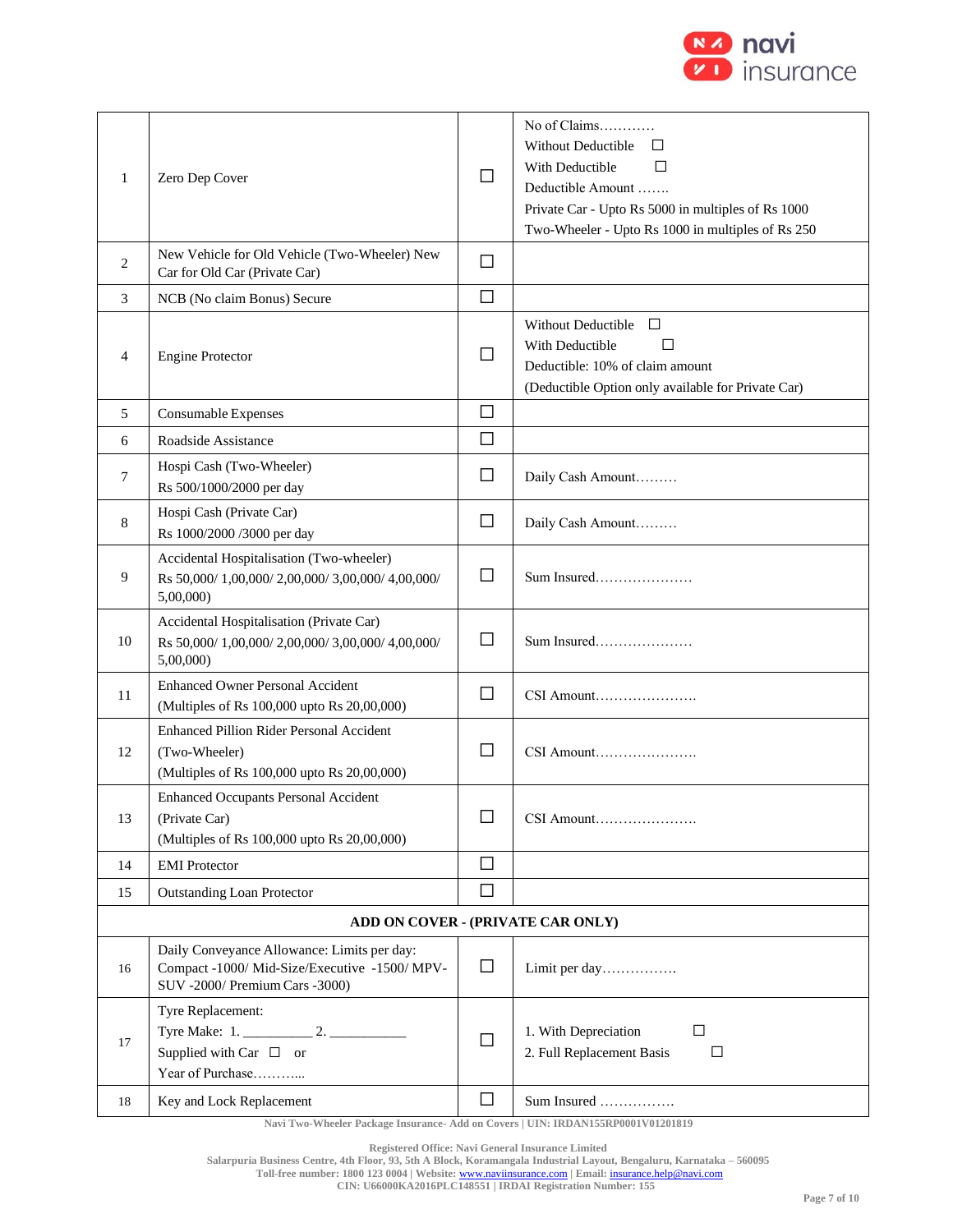

|    | (Upto 1 lakh)                                                                      |                                                    |
|----|------------------------------------------------------------------------------------|----------------------------------------------------|
| 19 | NCB Protector-Repair of Non-Metallic Parts                                         |                                                    |
| 20 | Depreciation Cover - Specified Limit                                               | Rs $10,000 \Box$ Rs $15,000 \Box$ Rs $25,000 \Box$ |
| 21 | Personal Belonging protector<br>(In Multiples of Rs. $10,000$ up to Rs. $50,000$ ) |                                                    |

|                                                                                                                                                                                                                                                                                                                                                                                                                               |                                                                          |                  |                                                                 |                  | PREMIUM PAYMENT AND BANK DETAILS |                               |                                                                                                                                                                                                                                                                                                                                                                                                                                                     |   |
|-------------------------------------------------------------------------------------------------------------------------------------------------------------------------------------------------------------------------------------------------------------------------------------------------------------------------------------------------------------------------------------------------------------------------------|--------------------------------------------------------------------------|------------------|-----------------------------------------------------------------|------------------|----------------------------------|-------------------------------|-----------------------------------------------------------------------------------------------------------------------------------------------------------------------------------------------------------------------------------------------------------------------------------------------------------------------------------------------------------------------------------------------------------------------------------------------------|---|
| Payment Option:                                                                                                                                                                                                                                                                                                                                                                                                               | Cheque<br>Debit Card                                                     | $\Box$<br>$\Box$ | Demand Draft<br>Credit Card                                     | п<br>□           | Fund Transfer                    | П                             | Pay Order                                                                                                                                                                                                                                                                                                                                                                                                                                           | □ |
| Premium Amount:                                                                                                                                                                                                                                                                                                                                                                                                               | ₹                                                                        |                  |                                                                 | Amount in Words: |                                  |                               |                                                                                                                                                                                                                                                                                                                                                                                                                                                     |   |
| For Cheque/DD/PO (Payable in favour of Navi General Insurance Company Limited)                                                                                                                                                                                                                                                                                                                                                |                                                                          |                  |                                                                 |                  |                                  |                               |                                                                                                                                                                                                                                                                                                                                                                                                                                                     |   |
| <b>Account Holder Name</b>                                                                                                                                                                                                                                                                                                                                                                                                    |                                                                          |                  | the control of the control of the control of the control of the |                  |                                  |                               |                                                                                                                                                                                                                                                                                                                                                                                                                                                     |   |
| <b>Instrument Number</b>                                                                                                                                                                                                                                                                                                                                                                                                      |                                                                          |                  |                                                                 |                  | <b>Instrument Date</b>           | $\mathcal{L}^{\mathcal{L}}$ . |                                                                                                                                                                                                                                                                                                                                                                                                                                                     |   |
| <b>Instrument Amount</b>                                                                                                                                                                                                                                                                                                                                                                                                      |                                                                          |                  |                                                                 |                  | <b>Bank Name</b>                 |                               |                                                                                                                                                                                                                                                                                                                                                                                                                                                     |   |
| Credit/Debit Card No.                                                                                                                                                                                                                                                                                                                                                                                                         |                                                                          |                  |                                                                 |                  | <b>Expiry Date</b>               |                               |                                                                                                                                                                                                                                                                                                                                                                                                                                                     |   |
| Fund Transfer/Wallet                                                                                                                                                                                                                                                                                                                                                                                                          | : Name of Bank/Wallet                                                    |                  |                                                                 |                  | <b>Transaction Number:</b>       |                               |                                                                                                                                                                                                                                                                                                                                                                                                                                                     |   |
| <b>PAN Number</b>                                                                                                                                                                                                                                                                                                                                                                                                             |                                                                          |                  |                                                                 |                  | <b>TAN Number</b>                |                               |                                                                                                                                                                                                                                                                                                                                                                                                                                                     |   |
| As per the Regulatory requirements, we can affect payment of the refund (if any) and or claims only through Electronic Clearing<br>System (ECS) / National Electronic Funds Transfer (NEFT) / Real Time Gross Settlement (RTGS) / Interbank Mobile Payment<br>Service (IMPS). If the premium payment mode is other than cheque, please provide your account details as mentioned below for<br>refund purposes.<br>Account No. |                                                                          |                  |                                                                 |                  | <b>IFSC/MICR Code</b>            |                               |                                                                                                                                                                                                                                                                                                                                                                                                                                                     |   |
| UPI ID                                                                                                                                                                                                                                                                                                                                                                                                                        |                                                                          |                  |                                                                 |                  | <b>Branch Name:</b>              |                               |                                                                                                                                                                                                                                                                                                                                                                                                                                                     |   |
| Type of Account                                                                                                                                                                                                                                                                                                                                                                                                               | Saving Bank's Account<br>$\ddot{\phantom{a}}$<br>Others (Please Specify) |                  |                                                                 | П                | $\Box$ Current Account           | П                             |                                                                                                                                                                                                                                                                                                                                                                                                                                                     |   |
| ELECTRONIC INSURANCE ACCOUNT DETAILS OF PROPOSER                                                                                                                                                                                                                                                                                                                                                                              |                                                                          |                  |                                                                 |                  |                                  |                               |                                                                                                                                                                                                                                                                                                                                                                                                                                                     |   |
| (Email Id is mandatory)                                                                                                                                                                                                                                                                                                                                                                                                       |                                                                          |                  |                                                                 |                  |                                  |                               |                                                                                                                                                                                                                                                                                                                                                                                                                                                     |   |
| Do you have an EIA                                                                                                                                                                                                                                                                                                                                                                                                            | $\sim 1000$<br>$\Box$ Yes $\Box$ No                                      |                  |                                                                 |                  |                                  |                               | If No, do you wish to apply for EIA $\Box$ Yes $\Box$ No                                                                                                                                                                                                                                                                                                                                                                                            |   |
| If Yes, please quote the EIA number                                                                                                                                                                                                                                                                                                                                                                                           |                                                                          |                  |                                                                 |                  |                                  |                               | $\iff \qquad \qquad \Longrightarrow$                                                                                                                                                                                                                                                                                                                                                                                                                |   |
| If applied, please mention your preferred Insurance Repository                                                                                                                                                                                                                                                                                                                                                                |                                                                          |                  |                                                                 |                  |                                  |                               | $\left\langle \left\langle \begin{array}{cc} 0 & 0 \\ 0 & 0 \end{array} \right\rangle \right\rangle$                                                                                                                                                                                                                                                                                                                                                |   |
| Email Id (Registered with Insurance Repository)                                                                                                                                                                                                                                                                                                                                                                               |                                                                          |                  |                                                                 |                  |                                  |                               | $\left\langle \!\left\langle \mathbf{1}_{\mathbf{1}_{\mathbf{1}_{\mathbf{1}_{\mathbf{1}}\mathbf{1}_{\mathbf{1}}\mathbf{1}_{\mathbf{1}}\mathbf{1}_{\mathbf{1}}\mathbf{1}_{\mathbf{1}}\mathbf{1}_{\mathbf{1}}\mathbf{1}_{\mathbf{1}}\mathbf{1}_{\mathbf{1}}\mathbf{1}_{\mathbf{1}}\mathbf{1}_{\mathbf{1}}\mathbf{1}_{\mathbf{1}}\mathbf{1}_{\mathbf{1}}\mathbf{1}_{\mathbf{1}}\mathbf{1}_{\mathbf{1}}\mathbf{1}_{\mathbf{1}}\mathbf{1}_{\mathbf{1}}\$ |   |
| Your Policy will be credited in your EIA account and your address details as mentioned in the EIA shall override the address provided                                                                                                                                                                                                                                                                                         |                                                                          |                  |                                                                 |                  |                                  |                               |                                                                                                                                                                                                                                                                                                                                                                                                                                                     |   |
| in this proposal for Insurance. We request you to inform the Repository of any changes in the details immediately.                                                                                                                                                                                                                                                                                                            |                                                                          |                  |                                                                 |                  |                                  |                               |                                                                                                                                                                                                                                                                                                                                                                                                                                                     |   |

**Registered Office: Navi General Insurance Limited**

**Salarpuria Business Centre, 4th Floor, 93, 5th A Block, Koramangala Industrial Layout, Bengaluru, Karnataka – 560095**

**Toll-free number: 1800 123 0004 | Website:** [www.naviinsurance.com](http://www.naviinsurance.com/) **| Email:** [insurance.help@navi.com](mailto:insurance.help@navi.com)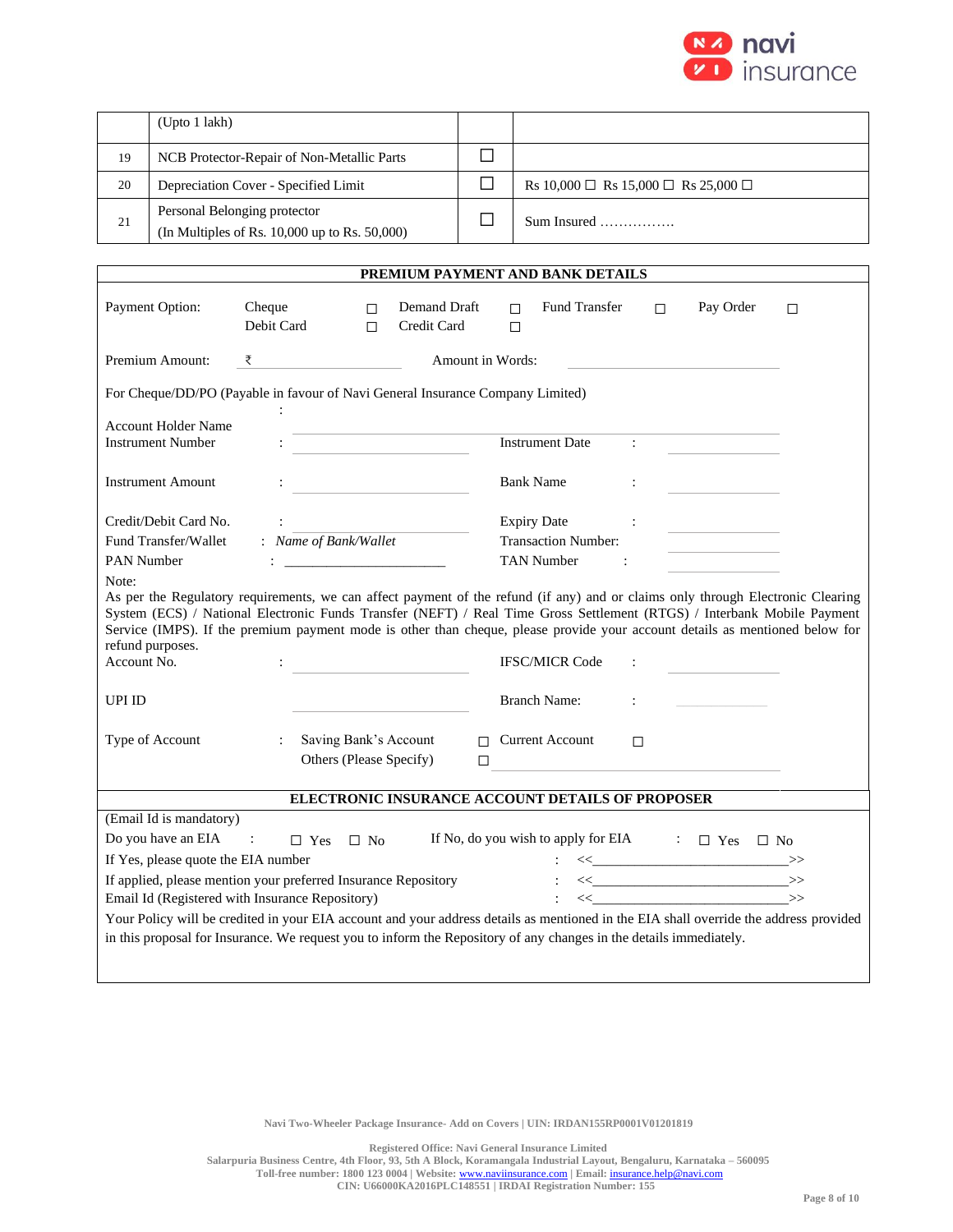

### **Declaration**:

"I/We desire to insure with NAVI GENERAL INSURANCE LIMITED ("Company") in respect of the vehicle described in this proposal form and statements contained herein, shared by me digitally or otherwise either through Company website, emails, Mobile application or any such mode of communication are true and accurate representations.

I/We undertake and confirm that:

- a) If any of the statements made herein are found to be false or incorrect, the benefits under this policy would stand forfeited.
- b) This application and declaration shall be promissory and shall be the basis of contract between me/us and the Company.
- c) I/We have read and understood the coverages, the terms and conditions and accept the Company's policy of insurance along with said conditions. .
- d) If any additions or alterations are carried out by me/us in this proposal form or if there is any change in the information submitted by me/us after the submission of this proposal form, then the same would be conveyed to the Company immediately, failing which the benefits under the policy would stand forfeited.
- e) The Company may take appropriate measures to capture the voice log for all telephonic transactions carried out by me/us as required by the procedure/regulations internal or external to the Company and shall not hold the Company responsible or liable for relying/using such recorded telephonic conversation.
- f) The insurance would be effective only on acceptance of this application by the Company and the payment of requisite premium in advance. In the event of non-realization of the Cheque or non-receipt of the amount of premium by the company, the policy shall be deemed cancelled "ab initio" and the Company shall not be responsible for any liabilities of whatsoever nature under this policy.
- g) I/We agree to receive "Certificate of Insurance and Policy Schedule" only and shall access the policy terms, conditions and exclusions on the company's website.
- h) I/We hereby confirm that all premiums have been/will be paid from bonafide sources and no premiums have been/will be paid out of proceeds of crime related to any of the offence listed in Prevention of Money Laundering Act, 2002. I understand that the Company has the right to call for documents to establish sources of funds.

# **Declaration for No Claim Bonus (if NCB claimed but confirmation from previous insurer not submitted).**

I/We declare that the rate of NCB claimed by me/us is correct and that NO CLAIM has arisen in the expiring Policy Period (Copy of Policy enclosed). I/We further undertake that if this declaration is found incorrect, all benefits under the Policy in respect of Section I of the Policy will stand forfeited.

**Place:**

**Date: Signature of Proposer**